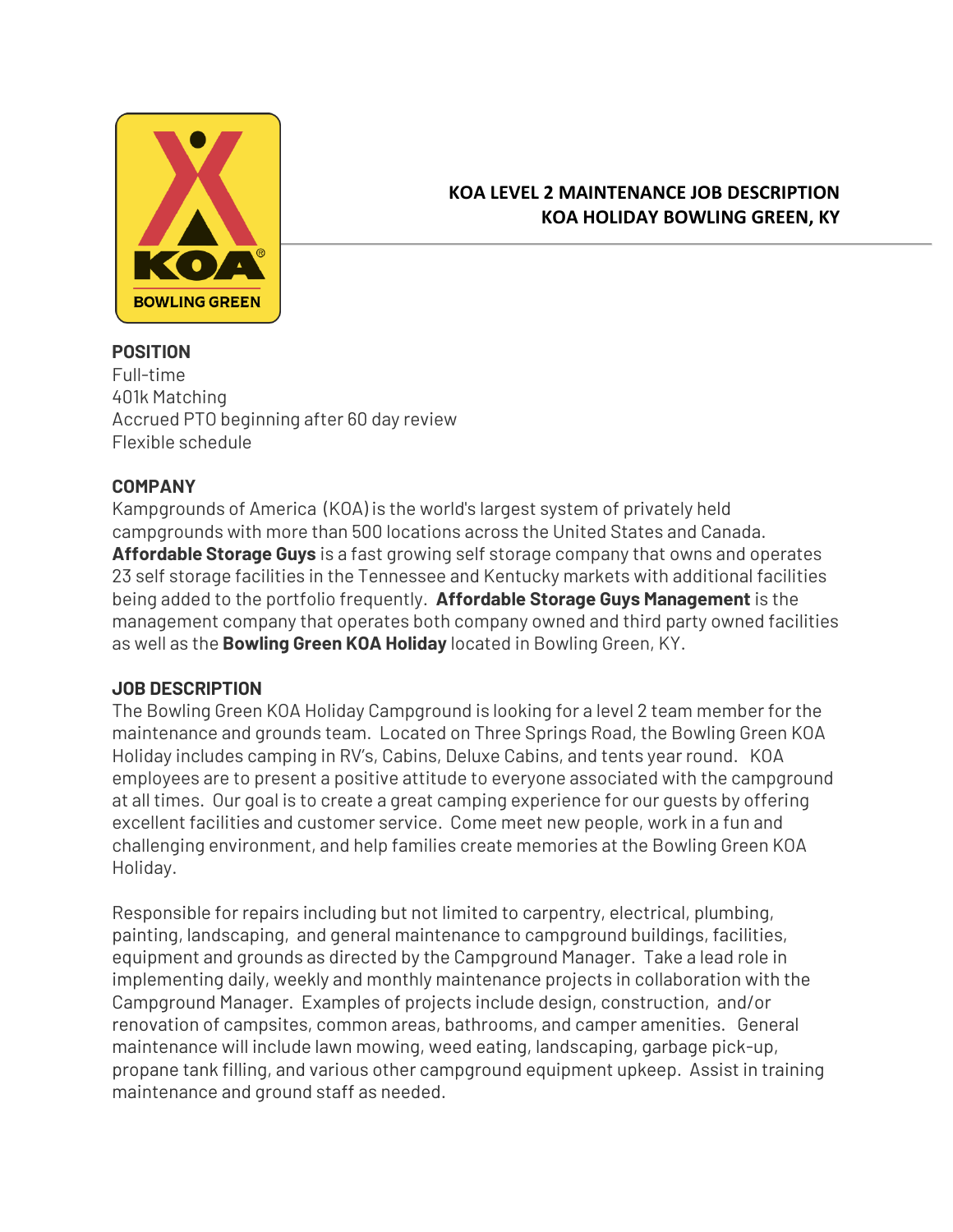Ensure all guests and team members are at all times provided with a safe environment. Comply with all brand, federal, state and local safety programs by adhering to established guidelines in the operation and storage of various equipment, tools, and chemicals, ensuring your safety, as well as that of fellow staff and campground customers.

Work with internal management and staff as well as outside vendors and contractors to develop and maintain a continuing atmosphere of peak guest and employee comfort and safety. Take a lead role in providing superior customer service by being attentive, responsive and helpful to guests' needs. Report all customer problems, requests or complaints to the Campground Manager.

# **SPECIFIC DUTIES**

- Meet daily, weekly, and monthly project goals
- Assist in training Level 1 maintenance and grounds staff
- Assist in development and implementation of plans to complete various goal directed tasks
- Create a positive camping experience for KOA guests
- Assure safety of KOA guests and team members
- Assists with implementation of preventative maintenance plans
- Repair minor electric and plumbing issues
- Lawn care (mowing zero-turn and push mower as well as line trimming)
- Landscape design and maintenance
- General equipment maintenance (cleaning and servicing)
- Operation of equipment such as skid steer, tractor, lawn equipment, and UTV

This job description is not intended to cover or contain a comprehensive listing of activities, duties or responsibilities. Other duties, responsibilities, and activities may change or be assigned at any time with or without notice.

## **EXPECTED RESULTS**

- Campground buildings, facilities, and grounds are well-maintained and fully operational
- Projects are completed properly, safely and timely
- Demonstration of a positive attitude with guests, management, and team members
- Use of safe work practices for a secure work environment for staff and campground guests

## **JOB QUALIFICATIONS**

- Be team oriented and willing to adapt to changing plans as they arise
- Experience associated with electrical and plumbing diagnosing, repair, and installation preferred
- Advanced experience associated with various hand and power tools
- Basic knowledge of chemical properties, handling, and usage